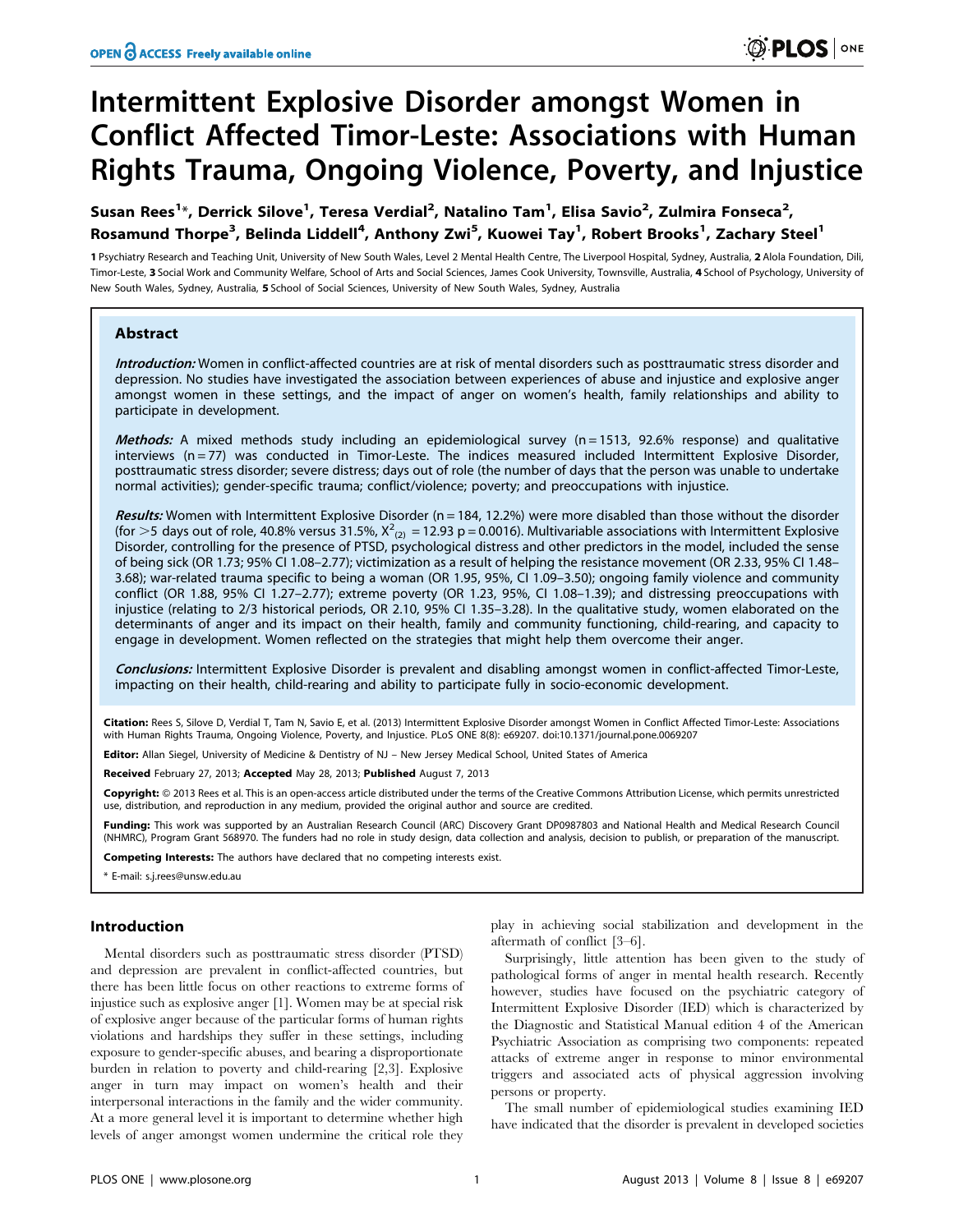such as the US and that it affects both men and women [7]. In a previous study conducted in the same setting as the present inquiry in Timor-Leste, we examined a broader definition of explosive anger, applying a culturally-adapted measure to assess the subjective experience of anger rather than explicit acts of aggression [2]. Our study recorded a high prevalence of explosive anger, with the rate for women (41%) exceeding that for men (38%) [2]. The study suggested a link between traumatic experiences associated with past human rights abuses and the emergence of anger, consistent with prevailing theory and early observations from the small number of studies conducted in other countries [2,3,8,9]. The present study aimed to advance these preliminary findings by applying a strictly defined set of criteria for assessing IED, using a mixed methods approach to determine the antecedents and consequences of explosive anger amongst women in Timor-Leste.

In undertaking studies on anger amongst women, it is important to acknowledge that the reaction may be a normative response to legitimate grievances, motivating women to seek redress [10]. Nevertheless, if uncontrollable forms of explosive anger are damaging to the health and well-being of women, impacting adversely on their child-rearing abilities and capacity to participate in development, then it is vital to ensure that these adverse psychological outcomes of mass conflict are properly documented [10].

The history of conflict in Timor-Leste exemplifies the conditions that might be expected to precipitate and perpetuate extreme forms of anger amongst women. During the prolonged war of resistance against the Indonesian occupation (1975–1999), women were subjected to politically motivated rape, forced marriages, chemical sterilization, removal of children and traumatic loss of husbands and other family members [11–13]. Further abuses and deaths occurred on a large scale during the humanitarian emergency that occurred in 1999 in which Indonesian-supported militia destroyed 80% of the infrastructure of the country and displaced the majority of the population. In 2006, a period of internal conflict occurred, resulting in violence, destruction of property and displacement of communities. The villages in our study were directly impacted by that conflict.

Poverty continues to present a major challenge to large-sectors of the community, impacting disproportionately on women. Since gaining independence in 2002, Timor-Leste has remained one of the poorest nations in the world, with 23% of the population of 1.2 million being under-nourished [14,15] Women have higher rates of malnutrition and substantially lower levels of literacy and numeracy than men [14].

In the present mixed methods study we hypothesized that IED would be prevalent amongst women in Timor-Leste and linked to past and contemporary gender-related abuses, ongoing violence, extreme poverty, and distressing preoccupations with past and current injustices. The qualitative component of the study aimed to elaborate on women's personal experiences of explosive anger and its impact on their health, child-rearing and capacity to participate in development activities. We also assessed women's perspectives about the possible strategies that might assist them to overcome anger.

# Methods

### Overview

Explosive Anger Amongst Women in Timor-Leste

information [16,17]. The qualitative component was undertaken according to the Consolidated Criteria for Reporting Qualitative Research (COREQ) checklist [18]. We adopted a theoretical perspective of pragmatism in which quantitative data are enriched by qualitative research in a manner that gives each approach equal weighting [19–21]. The two key principles of the pragmatic approach that are relevant to the present research are: 1.Complementarity, where the quantitative and qualitative methods are used to address different facets of the subject matter under investigation; in this instance, we used quantitative data to estimate the prevalence of IED and its association with risk factors, and the qualitative data to provide rich accounts of women's personal perspectives regarding the significance of these issues and the factors that may prevent or mitigate anger; and 2. Confirmation, where the results of two methods either converge or reveal dissonance or ambiguity [21].

Interviews were undertaken from May, 2010 to November, 2011, in participants' homes, lasting up to one hour for the survey, and one hour for the qualitative interview. Qualitative and quantitative interviews were completed on separate days for those participating in both arms of the study. We applied strict provisions of confidentiality and privacy according to World Health Organization guidelines [22].

#### Partnerships and Ethics

The study was undertaken in partnership with the Alola Foundation, the largest women's NGO in Timor Leste. The Human Ethics Committee of the University of New South Wales and the Timor-Leste Ministry of Health approved the study. The information sheet regarding the study objectives and the involvement of participants was read verbally to each potential participant. We requested verbal consent from participants because of low rates of literacy, and possible anxiety associated with signing of forms. Participants provide their verbal informed consent to participate in the presence of a respected Timorese person and the interview staff. The interviewer signed the consent form stating that the participant had understood the information sheet detailing the study and had voluntarily agreed to participate. The process for verbal consent to participate was approved by the University of New South Wales Human Ethics Committee and the Timor-Leste Ministry of Health. We followed the World Health Organization protocol for conducting research that involves questions relating to gender-based violence [22]. To avoid the risk of participants experiencing retaliatory violence from husbands, the quantitative survey was presented as a mental health survey, and the qualitative study as focusing on family harmony. Because some questions referred to experiencing difficult emotions, the health professionals in our team were trained to be able to respond quickly to anyone experiencing distress, providing immediate support and if required or requested, prompt referrals were made to women's support agencies and/or community mental health services with which the team had close working relationships.

First we describe the quantitative survey and then the qualitative process.

# Quantitative Survey

We conducted a total household survey of adults, 18-years and older, residing in two villages, one urban, the other rural, the latter situated approximately one hour's drive from Dili, the capital. We were able to ensure complete coverage of dwellings by using GPS coordinates and maps generated by the National Directorate of Statistics who oversee the national census.

Our mixed methods approach included an epidemiological survey and a qualitative component, the latter facilitating a safe exploration of gender-sensitive issues in a setting where cultural and religious factors might constrain disclosure of personal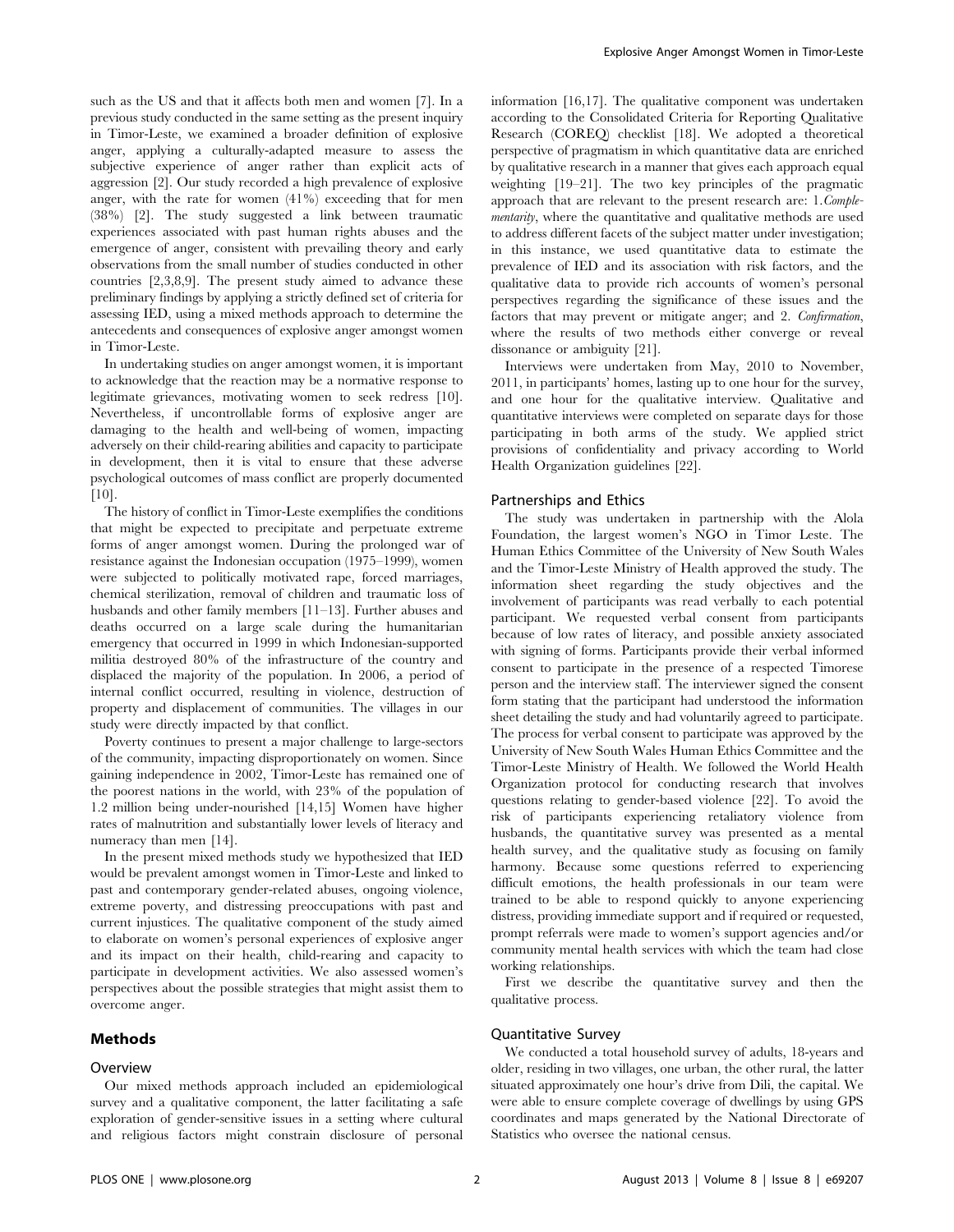Personnel and Training. An Australian Project Director and a Timorese in-country manager supervised 18 Timorese field workers with prior survey experience and/or public health degrees. The field staff received two weeks' training followed by two months of field testing and questionnaire piloting in areas separate from the sites of the main study. Pairs of interviewers were required to achieve a consistent 100 percent level of interrater reliability on key diagnostic measures. The survey was conducted between June, 2010 and October, 2011.

Symptom measures. The community measure of IED was tested and modified serially during piloting to ensure its comprehensibility in the local language, Tetun. Given the high rates of comorbidity found for IED in other settings, we included The Harvard Trauma Questionnaire (HTQ) [23] for PTSD and the Kessler-10 scale (K10) [24] as a measure of severe distress that predominantly includes symptoms of depression but that also provides a general index of mental disorder [24]. A convergence study compared these measures with the relevant categories (IED, PTSD, major depressive episode) of the Structured Clinical Interview for the Diagnostic and Statistical Manual [7] applied in a blinded manner by experienced psychologists. There was a high level of concordance for all measures: Area Under the Curve for IED 0.90 (95% CI: 0.83–0.98), for PTSD 0.824 (95% CI: 0.705–0.943) and for severe distress measured by the K10 0.792 (95% C.I.: 0.67–0.914) (full data will be provided on request).

Gender-specific trauma and daily stresses. Community leaders indicated that it was culturally unacceptable to ask women specific questions about gender-based violence such as rape in the context of a door-to-door survey. We therefore piloted and included an item inquiring into 'trauma suffered specifically because you are a woman.' We also inquired whether women had suffered because they had helped the armed resistance, a common occurrence during the Indonesian occupation.

A list of daily living difficulties was established based on extensive community consultation, yielding two indices, each based on the sum of 6 items (scored  $1 = yes$ ,  $0 = no$ ): poverty comprised items inquiring into lack of money for basic needs, for school fees, and to meet traditional family commitments including the customary practice known as 'lia,' an obligation to contribute money or possessions to extended family; poor shelter; unemployment; and having to forego food to feed the family; family/ community conflict and violence comprised items inquiring into conflict/violence in relation to spouse, children, and extended family; worry about youth violence; ongoing community tensions; and fears of future conflict in the society.

To assess distressing preoccupations with injustice, respondents were asked to identify and describe the worst human rights violation/injustice they had experienced during three defined historical periods, the Indonesian occupation, the period of internal conflict and currently. Participants who recorded an event were then asked whether they continued to have distressing thoughts about the injustice associated with these experiences (present  $= 1$ ; absent  $= 0$  for each time period). The sum of the items for each of the three periods provided the composite index of distressing preoccupations with injustice (0, 1, 2/3). The second and third categories (2/3) were combined because of low numbers endorsing 3 epochs.

We assessed disability during the past month according to standard items used in the World Mental Health Survey for the number of days that respondents were incapacitated or had to reduce work/their normal activities because of ill health [25].

Statistical analyses. Tetrachoric correlations were used to test for comorbidity [26]. Multiple logistic regression analysis controlling for the presence of PTSD and depression examined for associations between IED and socio-demographic characteristics (age in years  $\leq$ 25, 25–34, 35–54, 55+), rural/urban residency, education: none/some, primary, secondary, post-school), indices of the gender-related trauma, poverty, ongoing conflict and distressing preoccupations with injustice. We used SAS software (V9.2; SAS Institute Inc., Cary NC, USA 2002–2008), controlling for clustering by household with the surveylogistic procedure. Tests of association are reported as odds ratios (ORs) with 95% Confidence Intervals (CIs), the level of significance set at  $P<.05$ . A c-statistic (Area Under the Curve) of 0.8 indicates a high level of association for the overall model.

#### Qualitative Sample

Seventy-seven women were sampled sequentially from the database, oversampling those with IED  $(n = 64)$ . Qualitative interviews and data analysis were undertaken iteratively, with sampling ceasing when further interviews produced a high level of informational redundancy [27]. In this case, we determined sampling to be adequate when we had obtained sufficient, rich, case-oriented data to answer deductively our research questions. In addition, we wanted a sample size with adequate breadth for potential generalizability of the findings to other groups of conflictaffected women [27,28].

#### Qualitative procedure

Phase 1 of the qualitative study involved in-depth interviews with 19 Timorese women, the domains explored being informed by the existing literature (non-peer reviewed reports and peerreviewed publications) pertaining to the psychosocial conditions of women in Timor-Leste, mental health data from our past surveys and relevant areas of conflict theory [12,13,29]. Interviews were discussion-based, with interviewers using reflecting, prompting and clarifying techniques. Interview responses were written rather than audio-taped, following local advice that electronic recordings might be experienced as intimidating amongst a population that had been exposed to a prolonged repression.

Phase 2 (involving 58 participants) included a semi-structured interview of living difficulties compiled from the data gathered in Phase 1. Women were asked to expand on whether and how each stressor generated anger and on the manifestations of anger they experienced (physical, psychological, interpersonal, within the family, in the wider social sphere). For example, the questions included ''Why do these kinds of issues make you angry'' and ''What are some things that happen to women when they are angry?'' Women were also asked to reflect on the factors that might improve anger. Participants were asked ''What could help women to be less angry?''

Phase III involved a focus group with workers from all nongovernment organizations in Timor-Leste working specifically with women, including in the domestic violence and mental health sectors. Data generated from the field interviews were discussed, clarified and checked by way of feedback from this professional sample.

Personnel and Training. Four Timorese women with prior qualitative research experience employed in the Maternal and Child Health unit of the Alola Foundation conducted the qualitative research under the supervision of an Australian Project Director and a Timorese in-country manager. The interviewers received two weeks' training followed by field testing of interviews.

**Mixed Methods Analysis.** Two raters independently coded the raw data and minor differences were reconciled by consultation. We used QSR Nvivo 9 [30] for data management and analysis in order to examine dominant and possible dissonant themes and their inter-relationships. Triangulation of the key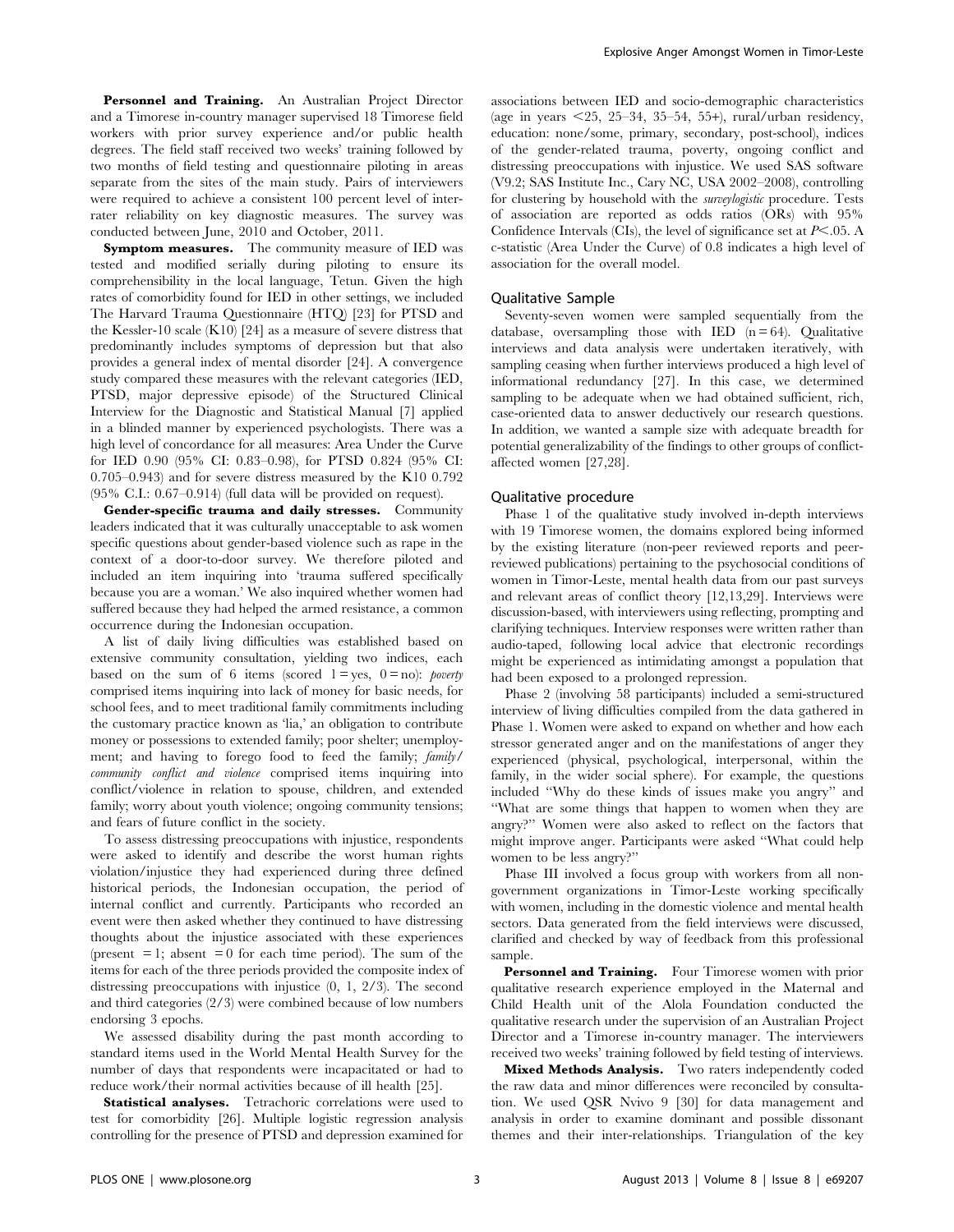sources of data [31] was accomplished by using the quantitative data as the scaffolding on which the qualitative data were applied to build a more comprehensive picture, with the findings being cross-checked with NGO personnel in the focus groups [32]. Qualitative data are presented here with reference to either the rural or urban location of the participant if it is relevant. We have not included the ages of the women quoted to protect their identities. All interviews presented in this paper are from different participants.

#### Results

The survey of 2964 persons included 1513 women (response rate for women  $= 92.6\%$ ). There was a wide range of ages as reported in Table 1. 62.3% or women were rural residents, and the majority (68.9%) was married. Approximately half (55.3%) had no or only some primary education. The number of children per household ranged from 1 to 10. Full-time employment (48%) largely involved subsistence farming supplemented by a small shop or stall selling produce; 27.9% of women were subsistence farmers with no personal source of cash income and 24.1% were unemployed.

#### Prevalence of IED and comorbidity

The rate of IED for women (184, 12.2%) was double that for men (n = 96, 6.6%). IED amongst women showed moderate levels of co-morbidity with PTSD (tetrachoric correlation coefficient: 0.36, 95% CI 0.26–0.46) and severe distress (0.41, 95% CI 0.31– 0.51), with 40.8%  $(n = 75)$  of women having IED alone. The qualitative data indicated that explosive episodes commonly were associated with physical symptoms such as shaking and headaches.

'My anger happens one to two times a month. I feel shake on my hand, my body, dizzy and sometimes  $I$  smash things in the house. It mostly happens when the children provoke me.'

#### Factors associated with IED

Table 1 shows the results of the multiple logistic regression analysis. The c-statistic of .80 indicates that the combination of variables included in the model had a high level of association with IED.

Socio-demographic factors and education. Urban residency was the only socio-demographic characteristic associated with IED (OR 2.03, 95% CI: 1.55–3.42). In the qualitative interviews, urban women reported high levels of frustration associated with lack of educational and employment opportunities and being confined to traditional gender roles. 'Women can change their behavior from being angry if they have job. In the future, we have to prepare our minds. If we have weak minds then the country will become weak too.'

Sickness, disability and health care. Women with IED were more likely to report ''feeling sick'' (OR 1.73; 95% CI 1.08– 2.77). A separate analysis controlling for socio-demographic variables showed that women with IED were more likely to experience 5 or more days out of role (a period when they were unable to undertake normal activities) in the past month due to illhealth (75, 40.8% with IED versus 418, 31,5% without IED) ( $\text{X}^2_{(2)}$  $= 12.93$  p  $= 0.0016$ ). In the qualitative data, women with IED commonly reported difficulties caring for family and working around the house. They attended clinics for symptoms of anger but were dissatisfied with the treatment: 'I went to clinic and met the doctor for my anger but it did not make any change. I want to see good doctor but no money.'

More generally, women expressed dissatisfaction with the availability of health care for themselves and their children.

Conflict and abuse. Victimization arising from helping the resistance (OR 2.33, 95% CI 1.48–3.68), experiencing trauma as a result of being a women (OR 1.95, 95%, CI 1.09–3.50) and the index of ongoing family and community conflict (OR 1.88, 95% CI 1.27–2.77) all were associated with IED in the multivariable analysis. Qualitatively, women recorded the risks they had faced of being raped or killed when they transported food, weapons and messages to resistance fighters during the war.

Women also described how prevailing patriarchal values, unemployment and mental illness in husbands combined to generate domestic violence. 'My husband is 'pontu' (has a mental illness) and we don't have a good relationship. After we came back from the mountain (as refugees) from the crisis in 2006 he started not being good to me. He always hit me every time he gets drunk.'

Punishment of children and tensions with neighbours were closely inter-related. Women reported that their own children were subjected to inappropriate punishment by neighbours, or conversely, outsiders interfered with parents physically punishing their own children:

'My neighbors always do this (punish) to my children. Many times I have argued and fight with them just because of this bad attitude. I have to fight with them so  $I$  could feel calm. If  $I$  don't express my anger,  $I$  will feel shake on my hand and body, dizzy and sometimes unconscious.<sup>3</sup>

Poverty. The index of severe poverty was associated with IED (OR 1.23, 95%, CI 1.08–1.39). The qualitative data revealed that the stressors of poverty were closely associated with the perception of having too many children to care for adequately.

'I have too many children, ten of them. It makes my headache to look after them. Beside that the children are also very naughty. They make me talking a lot, and angry.'

Qualitative interviews indicated that the loss of family and mentors in the conflict meant that women had insufficient parenting support in the post-conflict period. Not being able to manage children was a trigger of anger which in turn was enacted on the children, often leading to excessive and harmful punishment.

'For myself, if the children naughty  $I$  have to hit them then  $I$  can feel calm. Other women maybe they tell bad words, hit or threat the children badly.'

'Lia', a system of customary financial and material obligations to extended family added to the pressures of daily life. 'If we have lia, I feel very angry because our relatives will force us to contribute a lot of money or animals like goats or buffalos but if we don't do that they will tell us badly.'

Injustice. The index of distressing preoccupations with past and ongoing injustice was associated with IED (for 1 historical period, OR 1.68, 95% CI 1.07–2.63, for two or three periods, OR 2.10, 95% CI 1.35–3.28).

 $(My)$  family was lost in the war in 1975, 1999 and 2006. One of my brothers died in the war in 1975. When I think back to this incident, I feel very angry. We lost our people and properties in the war. We have informed this many times to the government but no response. We are the victims of high level's neglect. We suffer a lot.'

The qualitative interviews revealed that distressing preoccupations with injustice were compounded by women's dissatisfaction with their contemporary lives, in particular, not being able to access education or employment, and being encumbered by the burden of daily survival.

## Factors that might mitigate or ameliorate anger

Women's views about dealing with anger were closely linked to the identified determinants, including the need to overcome poverty, to access skills and education, to obtain relief from the burden of household duties and care of children, to the need to have more leisure time, and to gain more support and understanding from husbands (Figure 1).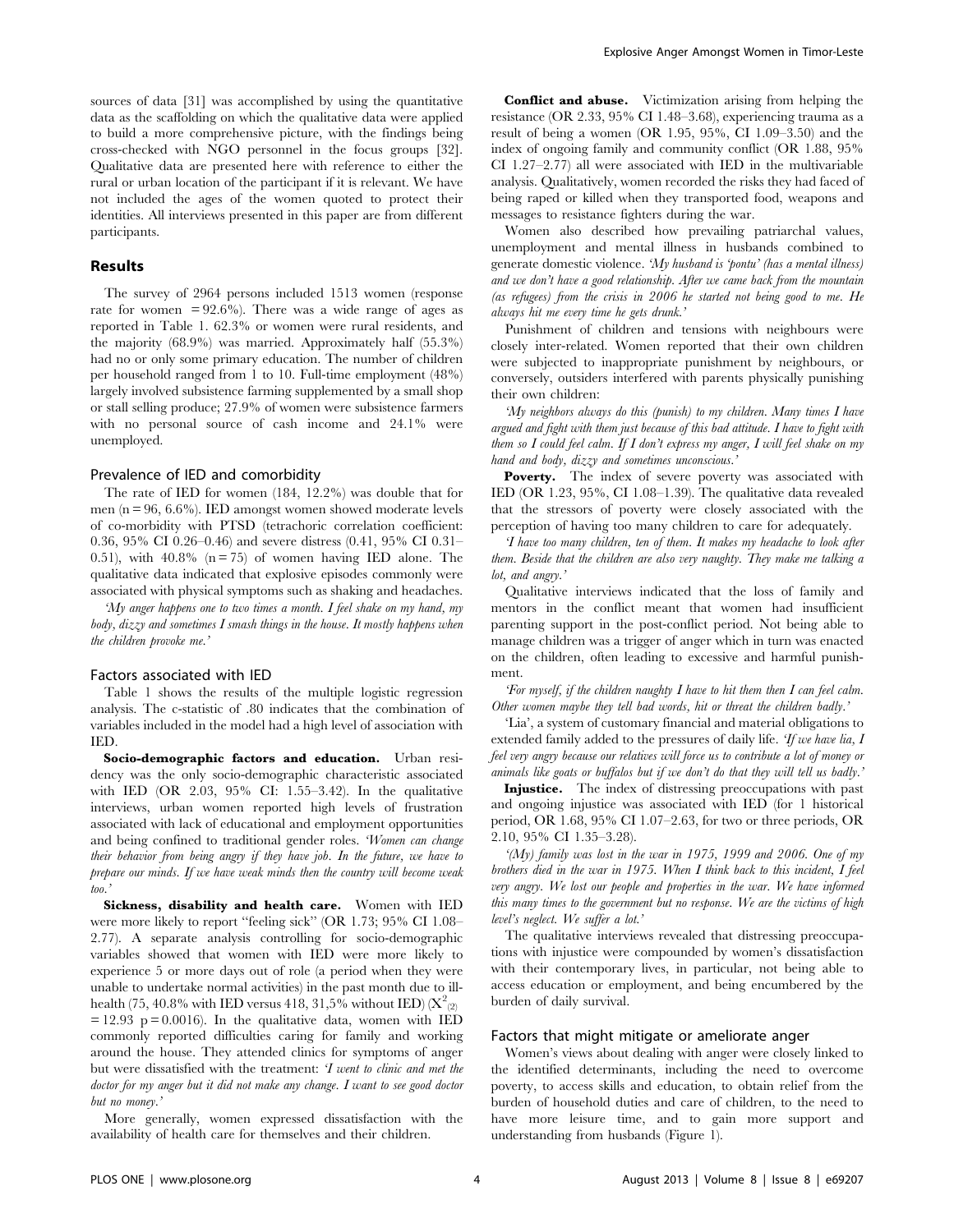Table 1. Associations of socio-demographic factors, trauma, conflict, poverty and injustice with Intermittent Explosive Disorder amongst Timorese women.

|                                                     |                                                        | Women      |      | <b>IED</b>  |      | <b>Adjusted ORs for IED</b> |       |      |
|-----------------------------------------------------|--------------------------------------------------------|------------|------|-------------|------|-----------------------------|-------|------|
|                                                     |                                                        | N          | Col% | $\mathbf n$ | row% | OR <sup>1</sup>             | 95%L  | 95%U |
|                                                     |                                                        | 1513       | 100  | 184         | 12.2 |                             |       |      |
| Location                                            |                                                        |            |      |             |      |                             |       |      |
|                                                     | Rural                                                  | 942        | 62.3 | 107         | 11.4 | 1.00                        | (Ref) |      |
|                                                     | Urban                                                  | 571        | 37.7 | 77          | 13.5 | 2.30                        | 1.55  | 3.42 |
| Age groups                                          |                                                        |            |      |             |      |                             |       |      |
|                                                     | $<$ 25                                                 | 361        | 23.9 | 32          | 8.9  | 1.00                        | (Ref) |      |
|                                                     | $25 - 34$                                              | 496        | 32.8 | 61          | 12.3 | 0.98                        | 0.59  | 1.64 |
|                                                     | $35 - 54$                                              | 447        | 29.5 | 66          | 14.8 | 0.70                        | 0.41  | 1.20 |
|                                                     | $55+$                                                  | 209        | 13.8 | 25          | 12   | 0.54                        | 0.26  | 1.09 |
| <b>Educational level</b>                            |                                                        |            |      |             |      |                             |       |      |
|                                                     | None to primary school                                 | 836        | 55.3 | 111         | 13.3 | 1.00                        | (Ref) |      |
|                                                     | Secondary school or more                               | 677        | 44.7 | 73          | 10.8 | 0.80                        | 0.53  | 1.20 |
| Marital status                                      |                                                        |            |      |             |      |                             |       |      |
|                                                     | Single/widowed/other                                   | 471        | 31.1 | 47          | 10.0 | 1.00                        | (Ref) |      |
|                                                     | Married                                                | 1042       | 68.9 | 137         | 13.1 | 1.19                        | 0.78  | 1.83 |
|                                                     | Suffered because helped resistance                     |            |      |             |      |                             |       |      |
|                                                     | No                                                     | 1277       | 84.4 | 109         | 8.5  | 1.00                        | (Ref) |      |
|                                                     | Yes                                                    | 236        | 15.6 | 75          | 31.8 | 2.33                        | 1.48  | 3.68 |
|                                                     | Suffered serious trauma as a woman                     |            |      |             |      |                             |       |      |
|                                                     | Yes                                                    | 1406       | 92.9 | 143         | 10.2 | 1.00                        | (Ref) |      |
|                                                     | No                                                     | 107        | 7.1  | 41          | 38.3 | 1.95                        | 1.09  | 3.50 |
| Sickness (DS1)                                      |                                                        |            |      |             |      |                             |       |      |
|                                                     | Yes                                                    | 1340       | 88.6 | 140         | 10.4 | 1.00                        | (Ref) |      |
|                                                     | No                                                     | 173        | 11.4 | 44          | 25.4 | 1.73                        | 1.08  | 2.77 |
| Severe poverty index (mean count,sd)                |                                                        | 1.80(1.64) |      | 2.45 (1.88) |      | 1.23                        | 1.08  | 1.39 |
| Family and Community conflict index (mean count,sd) |                                                        | 0.52(0.82) |      | 0.91(0.93)  |      | 1.88                        | 1.27  | 2.77 |
|                                                     | Distressing preoccupations with injustice <sup>2</sup> |            |      |             |      |                             |       |      |
|                                                     | None                                                   | 886        | 58.6 | 63          | 7.1  | 1.00                        | (Ref) |      |
|                                                     | 1 historical period                                    | 322        | 21.3 | 50          | 15.5 | 1.68                        | 1.07  | 2.63 |
|                                                     | $\geq$ 2 historical periods                            | 305        | 20.2 | 71          | 23.3 | 2.10                        | 1.35  | 3.28 |

<sup>1</sup>Odds Ratios adjusted for presence of PTSD, psychological distress and all other variables in the model.

<sup>2</sup>3 historical periods: Indonesian occupation; Independence period.

Model c-statistic (Area Under the Curve) = 0.799.

doi:10.1371/journal.pone.0069207.t001

## Discussion

One in twelve Timorese women experienced IED which is characterized by explosive anger. Women with IED were more likely to live in the urban area, had higher levels of health-related disability and reported greater exposure to a triad of trauma and stresses including past and ongoing gender-related and other violence, extreme poverty, and persisting preoccupations with injustice. The qualitative data supplemented the quantitative findings by revealing women's frustrations with accessing education, employment and services, particularly health services. Husbands were implicated in women's anger, with domestic violence being associated with patriarchal values and gender inequality, exposure to war trauma, alcoholism, and mental disorder. The behaviour associated with IED amongst women led to or compounded interpersonal problems, conflict with community members and impacted adversely on the rearing of children [33].

The strengths and limitations of the study need to be considered. The sample size was large for the field and we achieved a high response rate. Mixed methods studies of this type are scant in the post-conflict mental health field and none has focused specifically on issues of explosive anger amongst women. The qualitative component proved to be invaluable in providing a more detailed account of the personal and social consequences of IED. To our knowledge, our study is the first to apply a community-based measure of IED amongst women in a culturallydistinct post-conflict setting, building on our previous results utilizing a brief screening index of explosive anger [2]. The measure showed strong concurrent validity with a gold standard clinical interview. At the same time, the study of IED is in its early phases [2,3,7,34,35] and the diagnostic criteria have been altered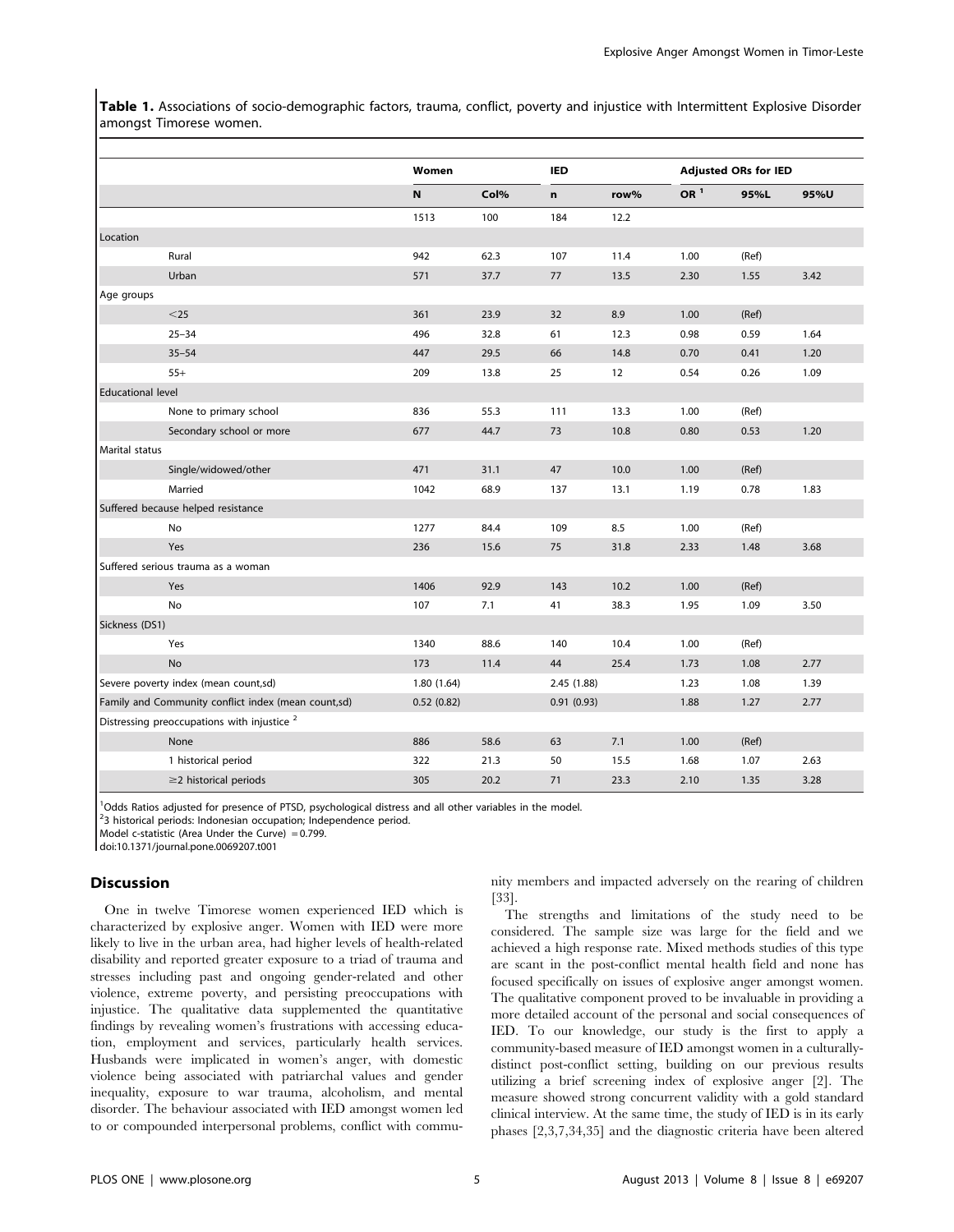

Figure 1. Practical suggestions women provided to ameliorate or prevent anger. doi:10.1371/journal.pone.0069207.g001

somewhat in the Diagnostic and Statistical Manual edition 5. The sample was restricted to two villages so that the findings may not be generalizable to the whole of Timor. As with all cross-sectional studies, there is a risk of anamnestic bias in women's accounts of previous events. Under-reporting of anger and aggression could have occurred because those reactions are regarded as socially undesirable amongst women in that culture.

While replication of our findings is necessary, the results offer some guidance in developing policy and practice in the postconflict field, especially because there is a dearth of research focusing specifically on women's mental health in these contexts [36–40]. Four possible tiers of intervention warrant consideration [41]. First, women with disabling IED may need direct clinical interventions. Further training of local health personnel in detecting IED therefore is imperative. There is an added need however, to devise and trial interventions for IED that are sensitive to culture and gender in settings such as Timor-Leste, a task that has yet to be undertaken. Second, there is a need to address the sense of injustice that women experience related to the multiple human rights violations they have experienced during and subsequent to the period of conflict. Although a truth commission has been conducted in Timor-Leste [42], our data support the view that such activities may not be sufficient to address persisting feelings of injustice that remain prevalent in the community. The psychological consequences of past and ongoing human rights trauma for women in particular may be compounded by ongoing exposure to violence in the home [42]. It is important therefore to pursue programs aimed at preventing domestic violence in the aftermath of mass violence. Third, alleviating poverty in a manner that promotes the social status and participation of women, for example, in vocational training and employment, are priorities that should apply across all low-income, conflict-affected countries. Finally, a focus on child-bearing and child-rearing is important to ensure that women's frustrations with the burden of child-care do not result in the harsh treatment of their offspring, potentially creating a trans-generational pattern of abuse and trauma that will impact on the future mental health and development of the society. Parenting skills and family planning programs already being applied in other low-income countries may prove valuable if culturally adapted to Timor-Leste [43].

In considering our findings, it is vital to achieve a balance between recognizing women's anger as an expression of legitimate grievances and identifying IED as a disorder that in some instances requires mental health attention. At the most general level however, if the underlying factors perpetuating extreme and uncontrollable forms of anger are ignored, there is a risk that